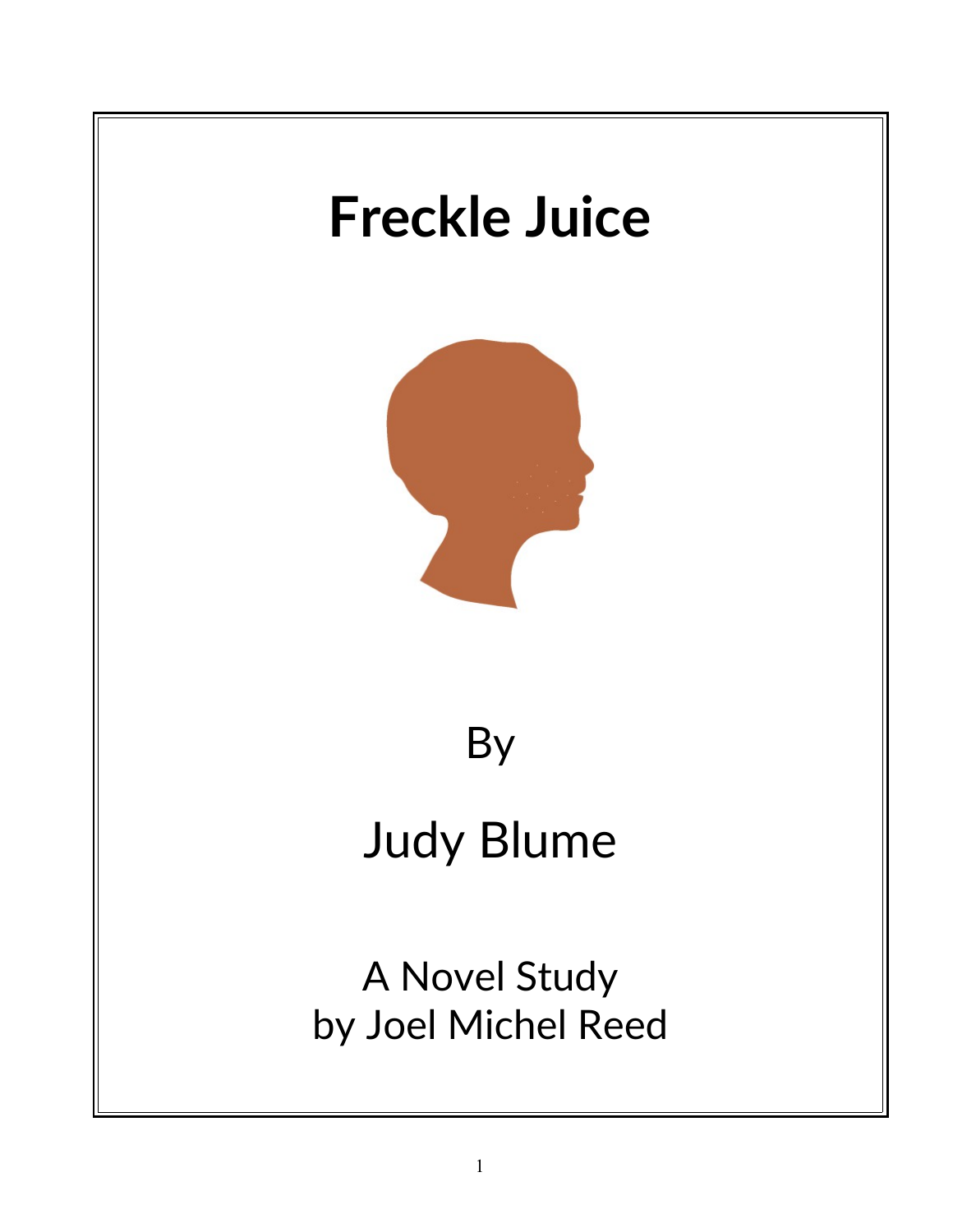By Judy Blume



## **Table of Contents**

| <b>Suggestions and Expectations</b> | 3  |
|-------------------------------------|----|
|                                     |    |
| List of Skills                      | 4  |
|                                     |    |
| Synopsis / Author Biography         | 5  |
|                                     |    |
| <b>Student Checklist</b>            | 6  |
|                                     |    |
| Reproducible Student Booklet        |    |
|                                     |    |
| <b>Answer Key</b>                   | 41 |

**About the author:** Joel Reed has over 70 published novel studies and is the author of four  $|$ novels. For information on his work and literature, please visit  $\overline{\text{www.reednovelstudies.com}}$ 

> Copyright © 2015 Joel Reed Revisions Completed in 2022 All rights reserved by author. Permission to copy for single classroom use only. Electronic distribution limited to single classroom use only. Not for public display.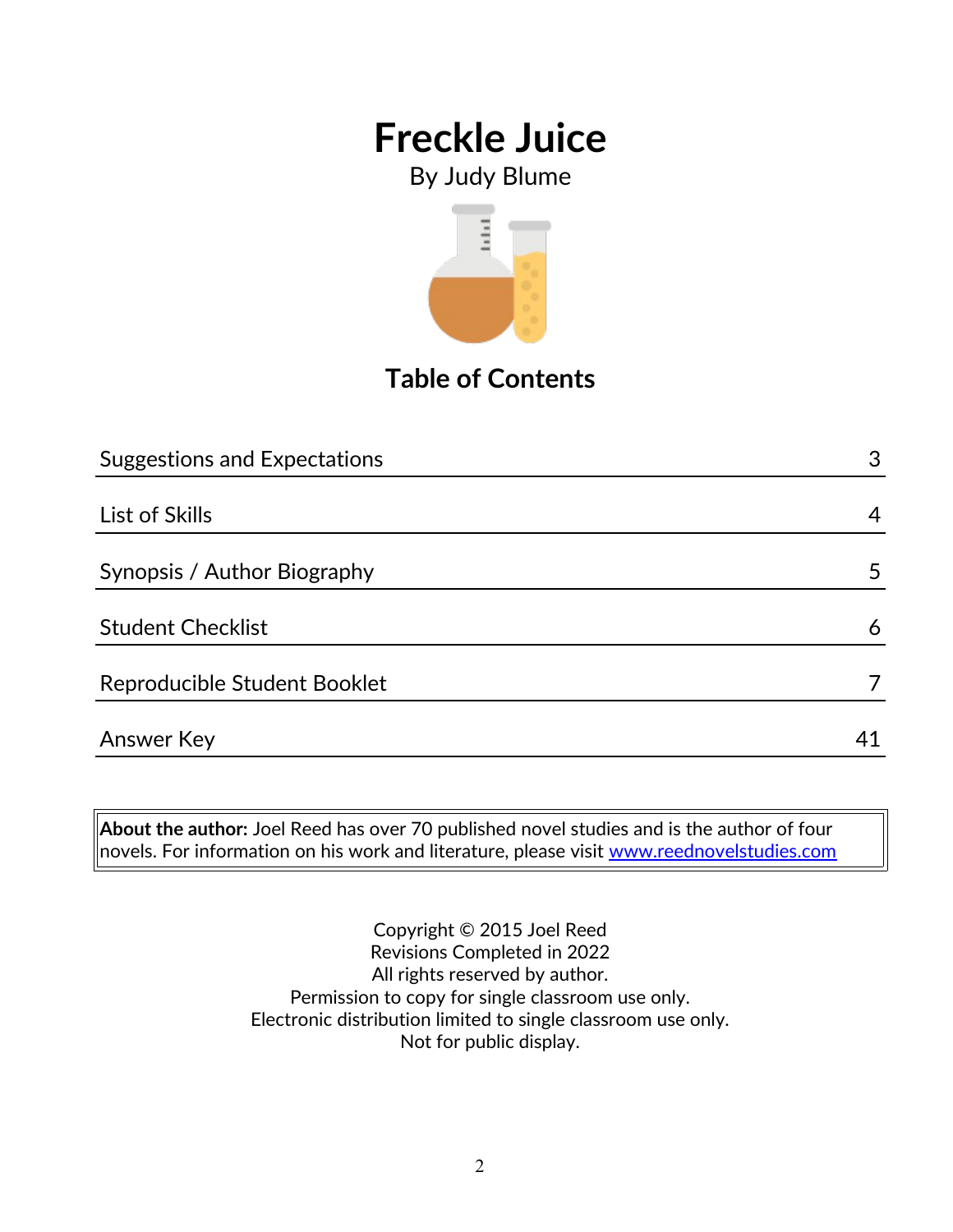### By Judy Blume

### **Suggestions and Expectations**

This curriculum unit can be used in a variety of ways. Each chapter of the novel study focuses on one chapter of *Freckle Juice* and is comprised of five of the following different activities:

- Before You Read
- Vocabulary Building
- Comprehension Questions
- Language Activities
- **Extension Activities**

### **Links with the Common Core Standards (U.S.)**

Many of the activities in this unit are supported by the Common Core Standards. For instance the *Reading Standards for Literature, Grade 5*, makes reference to the following:

a) determining the meaning of words and phrases. . . including figurative language;

b) explaining how a series of chapters fits together to provide the overall structure;

c) compare and contrast two characters;

d) determine how characters … respond to challenges;

e) drawing inferences from the text;

f) determining a theme of a story . . . **and many others.**

A principal expectation of the unit is that students will develop their skills in reading, writing, listening and oral communication, as well as in reasoning and critical thinking. Students will also be expected to provide clear answers to questions and well-constructed explanations. It is critical as well that students be able to relate events and the feelings of characters to their own lives and experiences and describe their own interpretation of a particular passage.

A strength of the unit is that students can work on the activities at their own pace. Every activity need not be completed by all students. A **portfolio cover** is included (p.7) so that students may organize their work and keep it all in one place. A **Student Checklist** is also included (p.6) so that a record of completed work may be recorded.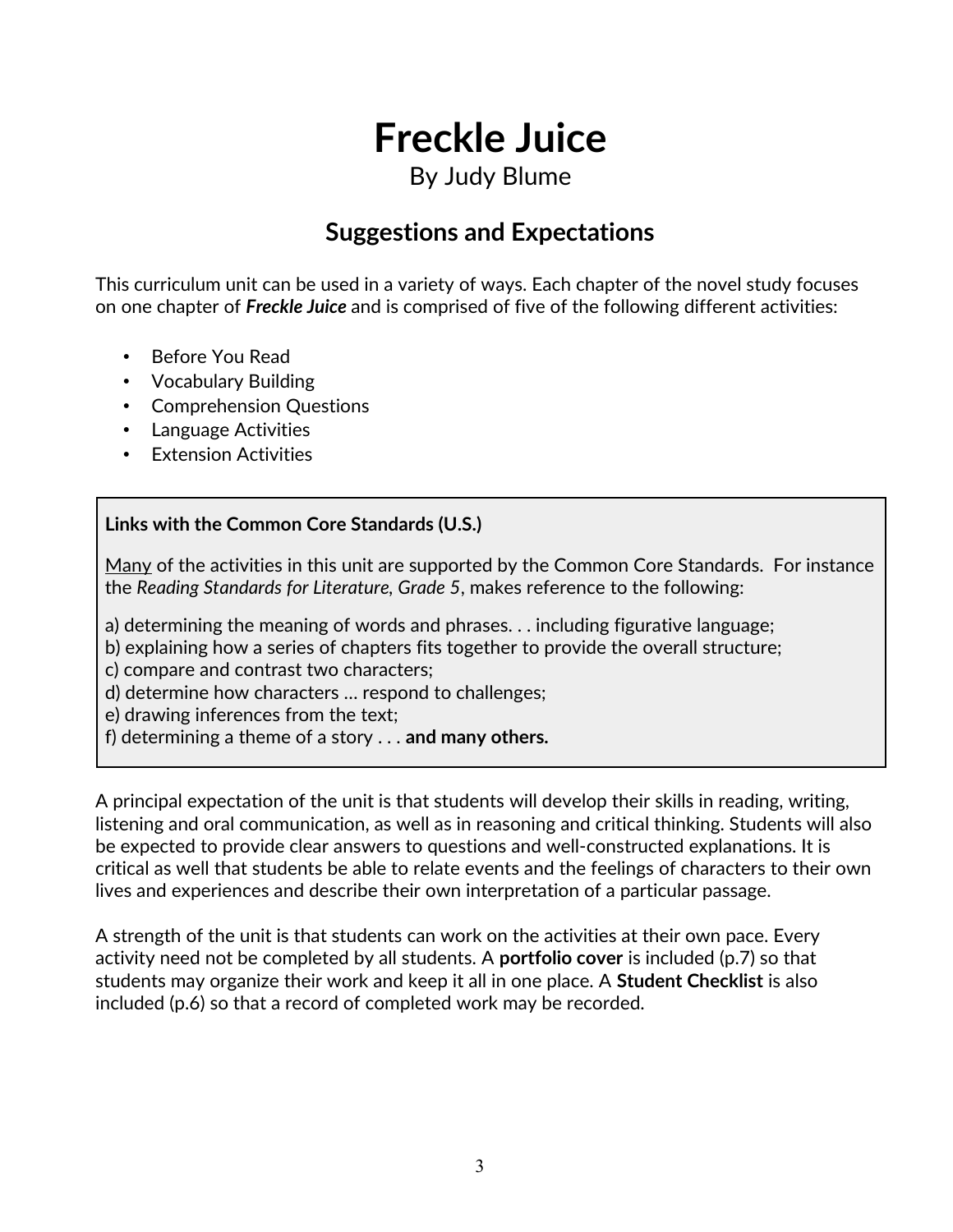By Judy Blume

**List of Skills**

#### **Vocabulary Development**

- 1. Locating descriptive words /phrases 7. Use of singular / plural nouns
- 2. Listing synonyms/homonyms 8. Listing compound words
- 3. Identifying/creating *alliteration* 9. Identifying parts of speech
- 4. Use of capitals and punctuation 10. Identifying syllables
- 5. Identify *foreshadowing*. 11. Identify/create *similes*
- 6. Identify *personification* 12. Identify anagrams

### **Setting Activities**

1. Summarize the details of a setting

#### **Plot Activities**

- 1. Complete a *time line* of events 3. Identify *cliffhangers*
- 

### **Character Activities**

- 
- 

### **Creative and Critical Thinking**

- 
- 
- 3. Write about personal feelings 6. Complete a KWS Chart

### **Art Activities**

- 
- 
- 
- 
- 

- 
- 2. Identify conflict in the story 4. Identify the climax of the novel.
- 1. Determine character traits 3. Relating personal experiences
- 2. Identify the protagonist 4. Compare two characters
- 1. Research 4. Participate in a talk show
- 2. Write a book review 5. Complete an Observation Sheet
	-
- 1. A Storyboard **1.** A Storyboard **1.** A Storyboard
- 2. Create a collage 5. Create a comic strip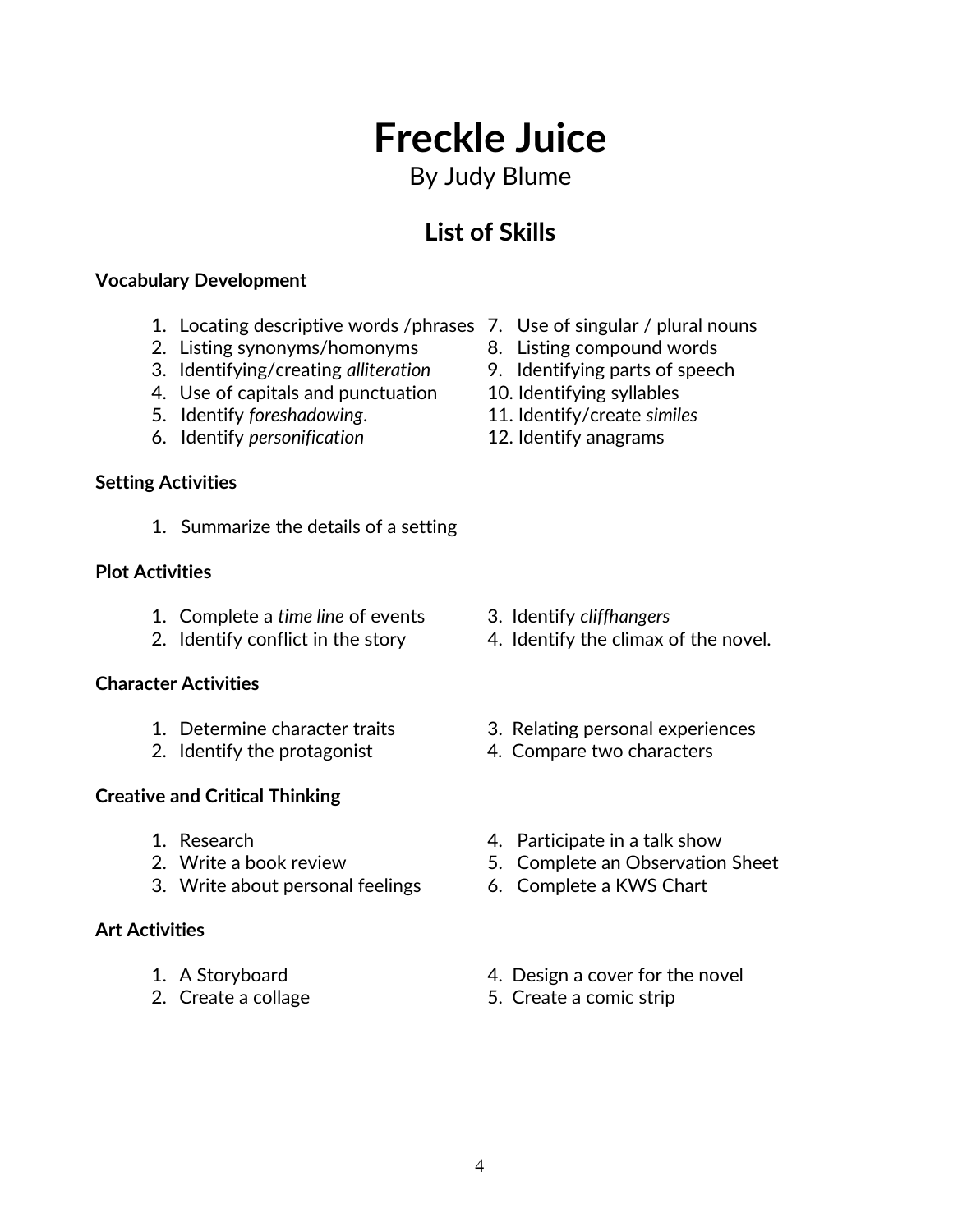By Judy Blume

### **Synopsis**

 More than anything in the world, Andrew Marcus wants freckles. His classmate Nicky has freckles – they cover his face, ears, and the whole back of his neck. But when Andrew asks Nicky where he got them, Nicky just says he was born with them. Some help he is!

 That's when Sharon offers Andrew her secret freckle juice recipe – for fifty cents, she promises, Andrew can look just like Nicky. His freckleless days are over! He rushes home to whip up the concoction. Grape juice, vinegar, mustard …

 But what starts out as a simple freckle juice recipe quickly turns into something disastrous. Andrew is still determined to get his freckles and to show that pesky Sharon that she doesn't know everything – and he has the perfect solution! Or does he? (Simon and Schuster)

A complete synopsis and other helpful reviews can be found on the following website: [https://en.wikipedia.org/wiki/Freckle\\_Juice](https://en.wikipedia.org/wiki/Freckle_Juice)

### **Author Biography** *Judy Blume*

 Blume was born and raised in Elizabeth, New Jersey, the daughter of homemaker Esther (née Rosenfeld) and dentist Ralph Sussman. She has a brother, David, who is five years older. Her family was Jewish. She graduated from Battin High School in 1956, then enrolled in Boston University. In the first semester, she was diagnosed with mononucleosis and took a brief leave from school before graduating from New York University in 1961 with a bachelor's degree in Education.

 A lifelong avid reader, Blume first began writing when her children were attending preschool, and published her first book, *The One In The Middle Is The Green Kangaroo*, in



1969. The decade that followed proved to be her most prolific, with 13 more books being published, including many of her most well-known titles, such as *Are You There God? It's Me, Margaret*. (1970), *Tales of a Fourth Grade Nothing* (1972), *Otherwise Known as Sheila, The Great* (1972), and *Blubber* (1974). Judy Blume has won more than 90 literary awards, including three lifetime achievement awards in the United States. (Courtesy of Wikipedia.)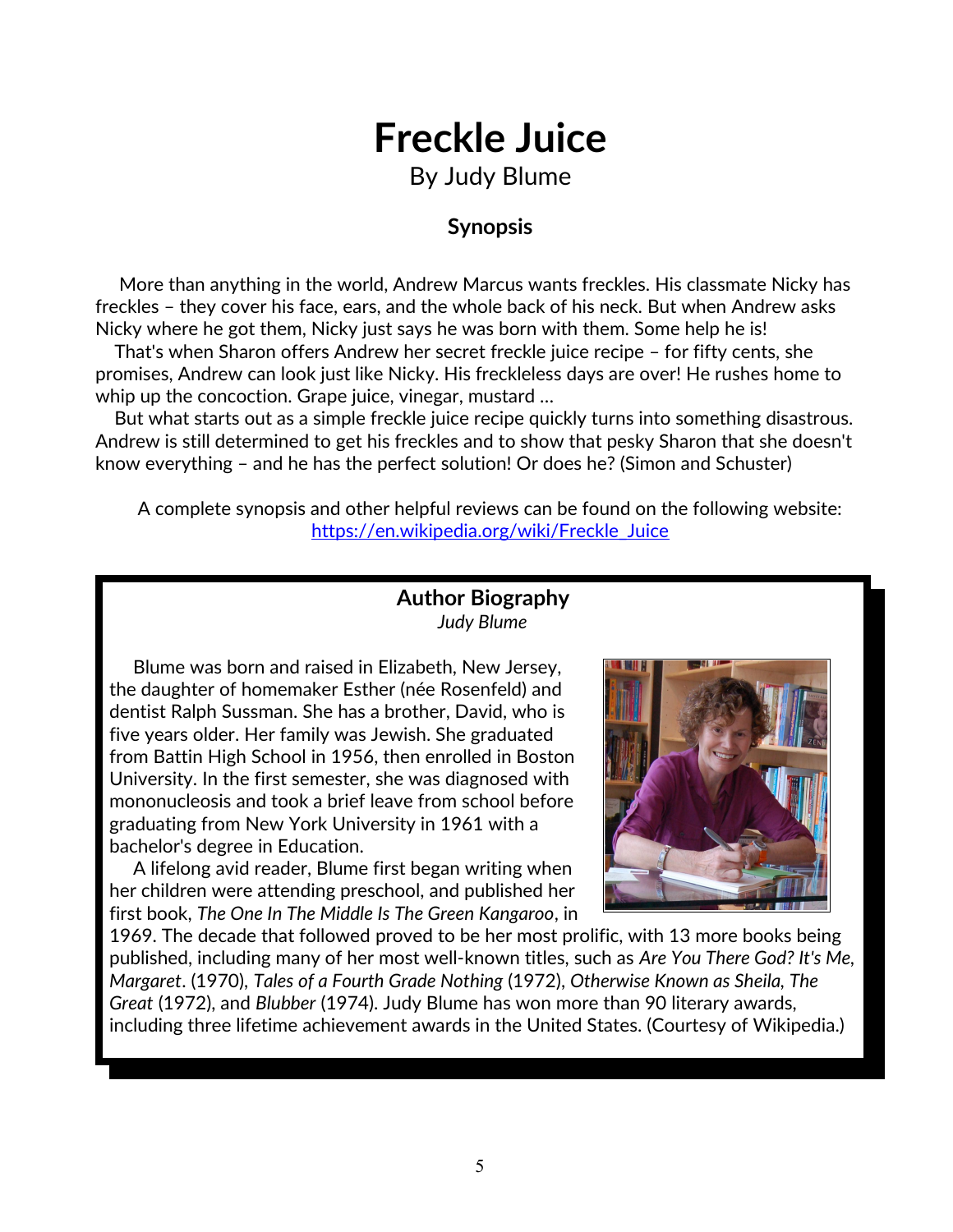By Judy Blume



**Student Checklist**

Student Name

| Assignment | Grade / Level | Comments |
|------------|---------------|----------|
|            |               |          |
|            |               |          |
|            |               |          |
|            |               |          |
|            |               |          |
|            |               |          |
|            |               |          |
|            |               |          |
|            |               |          |
|            |               |          |
|            |               |          |
|            |               |          |
|            |               |          |
|            |               |          |
|            |               |          |
|            |               |          |
|            |               |          |
|            |               |          |
|            |               |          |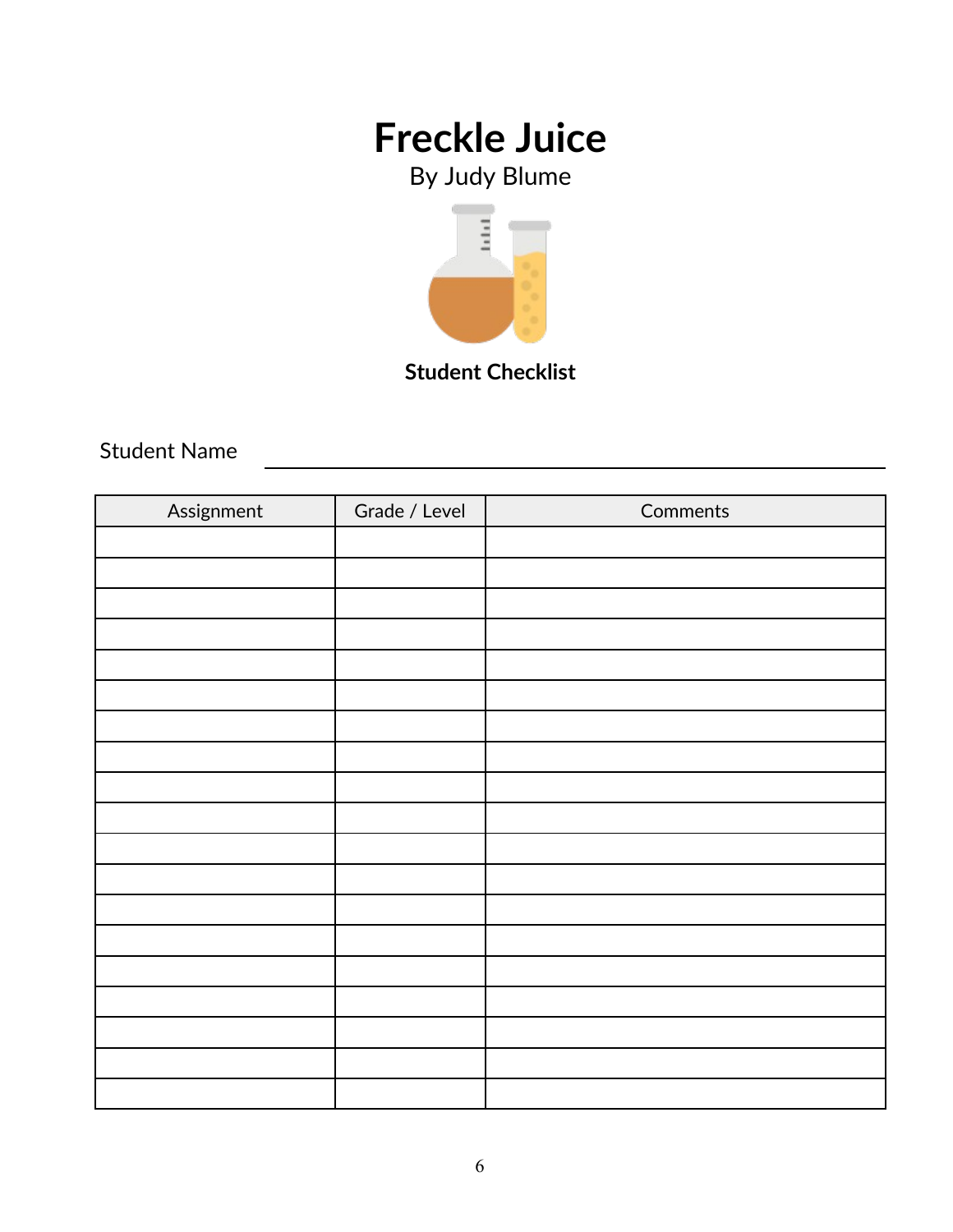

# *By Judy Blume*

Name: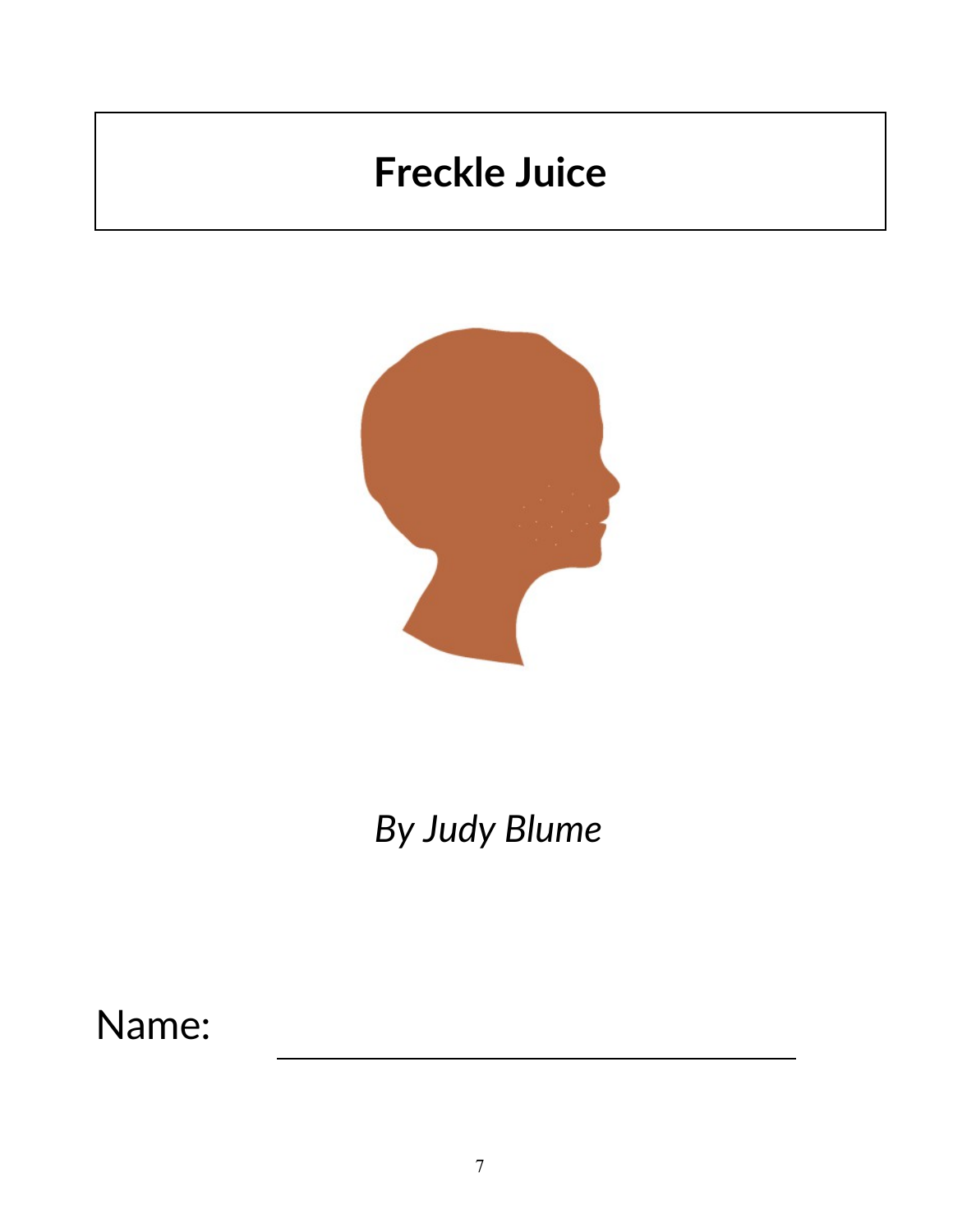By Judy Blume





### **Before you read the chapter**:

Briefly predict what you believe the plot of *Freckle Juice* will be about.



### **Vocabulary:**

Draw a straight line to connect the vocabulary word to its definition. Remember to use a straight edge (like a ruler).

- 
- 
- 
- 
- 
- 
- 
- 
- 
- 
- 1. Combination **A. To examine something closely.**
- 2. Wiggle B. To weight two or more items evenly.
- 3. Inspect **C. Causing someone to remember something.**
- 4. Deal **D.** The study of mathematics.
- 5. Balance E. The joining of substances together.
- 6. Remind F. To make a fair trade or agreement.
- 7. Giggle G. A number equaling a thousand and a thousand.
- 8. Dirty **H. To laugh in a silly way.**
- 9. Million **I. To move up and down, or side to side.**
- 10. Arithmetic **J. To be filthy, soiled, or unclean.**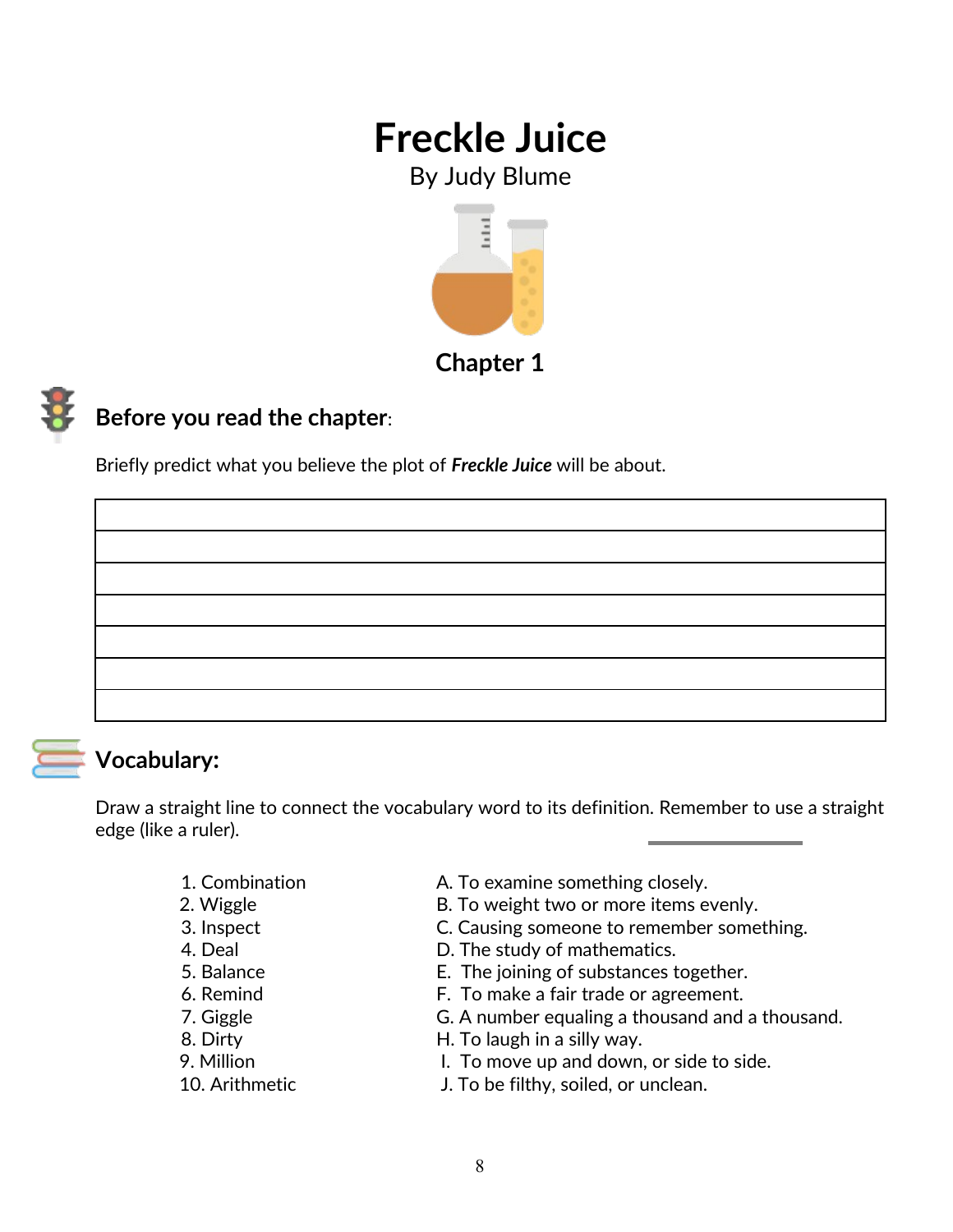

- 1. Describe the setting of the story as Chapter One begins.
- 2. Why did Andrew want to have freckles so badly?

- 3. Why was Andrew embarrassed when Miss Kelly asked him to read?
- 4. What was Nicky's response when Andrew asked him how he got his freckles?
- 5. What was Andrew's response when Sharon told him about freckle juice?

### **Fascinating Facts - Freckles**

Freckles might appear to be simple spots on the face, but they are actually concentrated clusters of *melanin*. Melanin is a skin pigment that determines the color of every human being. It is common to find freckles on individuals with a fair or light skin complexion, and those with red or blonde hair.

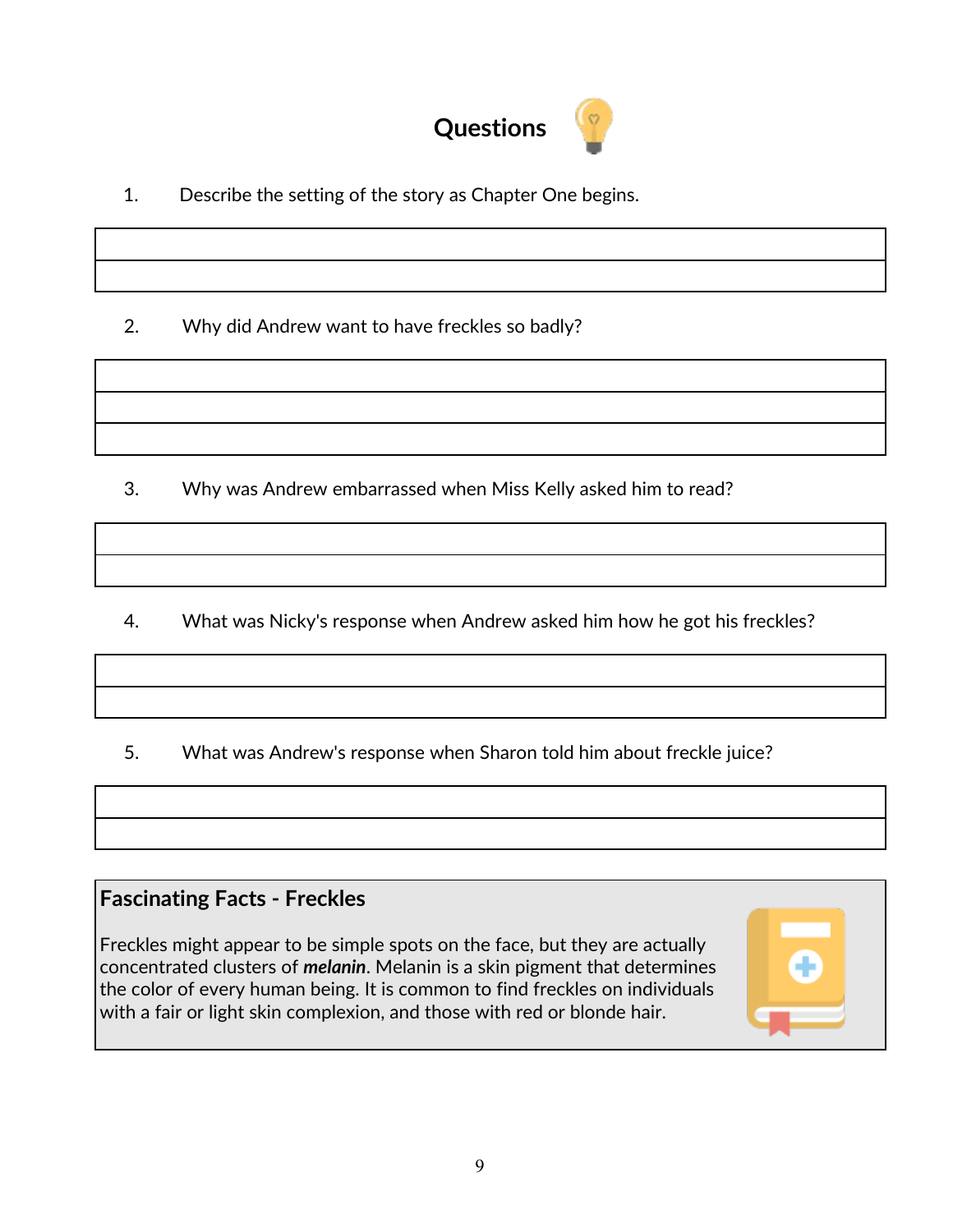# **Language Activity**



**A**. Many authors enjoy using **alliteration –** a literary device where the author repeats the same sound at the beginning of several words. Here's an example of an alliteration: ". . . **s**creaming, **s**hrieking, **s**houting about **s**omething **s**cary."



Using your imagination, create your own examples of **alliteration** from the following topics. Each example must contain a minimum of three words.

| The appearance of a<br>freckle-faced child |  |
|--------------------------------------------|--|
| The sounds of<br>children playing.         |  |
| One from your<br>own imagination.          |  |

**B.** A **simile** is a comparison using the words "like" or "as". The following is an example of personification: "*Andrew slept like a log.*"

What two things are being compared in this example?

Invent two of your own **similes** comparing two different things using your own imagination:

a)

b)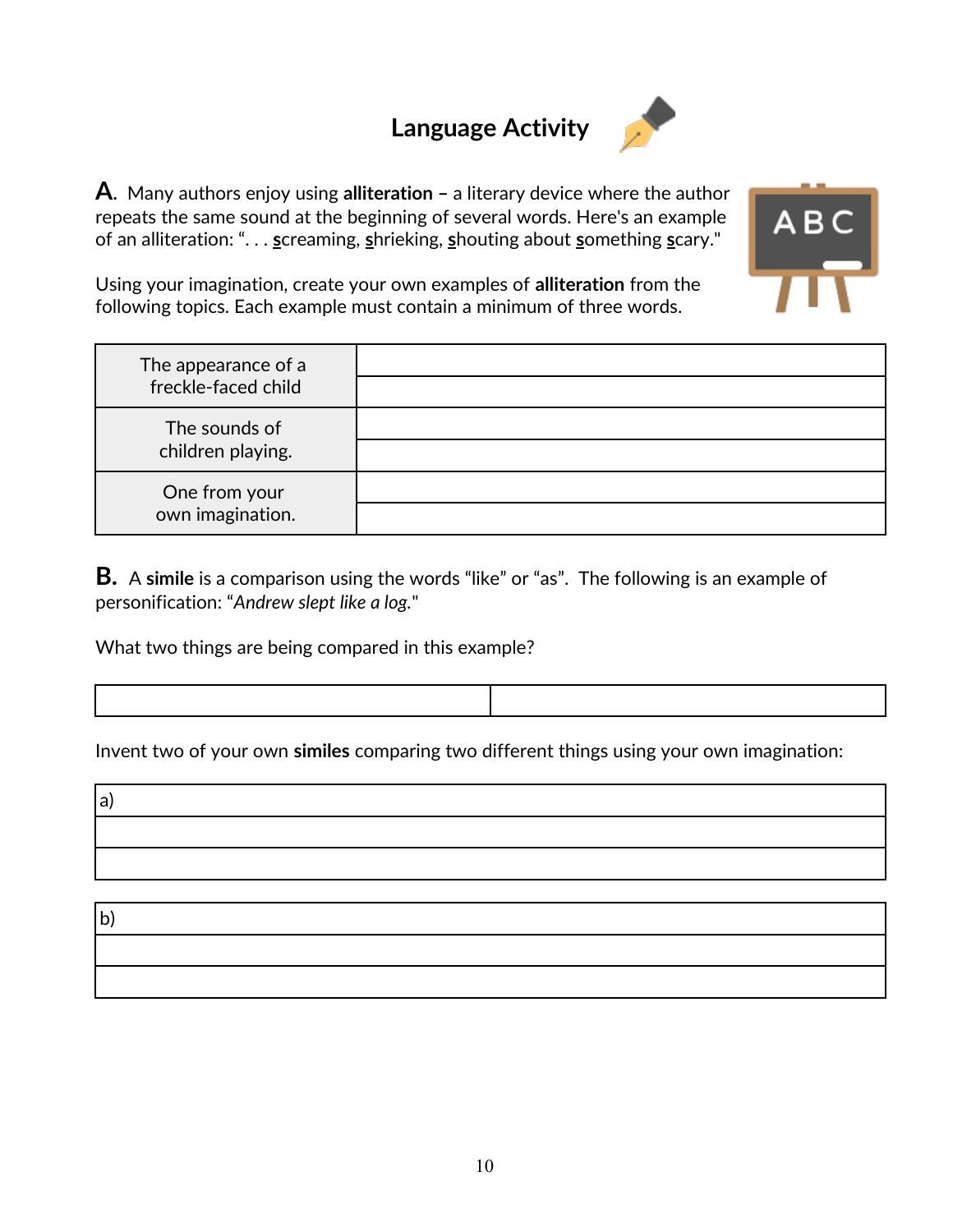**C. Foreshadowing** is a literary device used by authors to provide clues for the reader so they are able to predict what might occur *later* in the story. How might the following statement be considered an example of this literary device: *"It'll cost you fifty cents. I have a secret recipe for freckle juice," Sharon whispered."* 



**D.** Find at least two examples of each of the following five parts of speech from Chapter One, and list them in the appropriate section of the chart below.

| Nouns          |  |
|----------------|--|
|                |  |
| Pronouns       |  |
|                |  |
| Adjectives     |  |
|                |  |
| <b>Adverbs</b> |  |
|                |  |
| Verbs          |  |
|                |  |